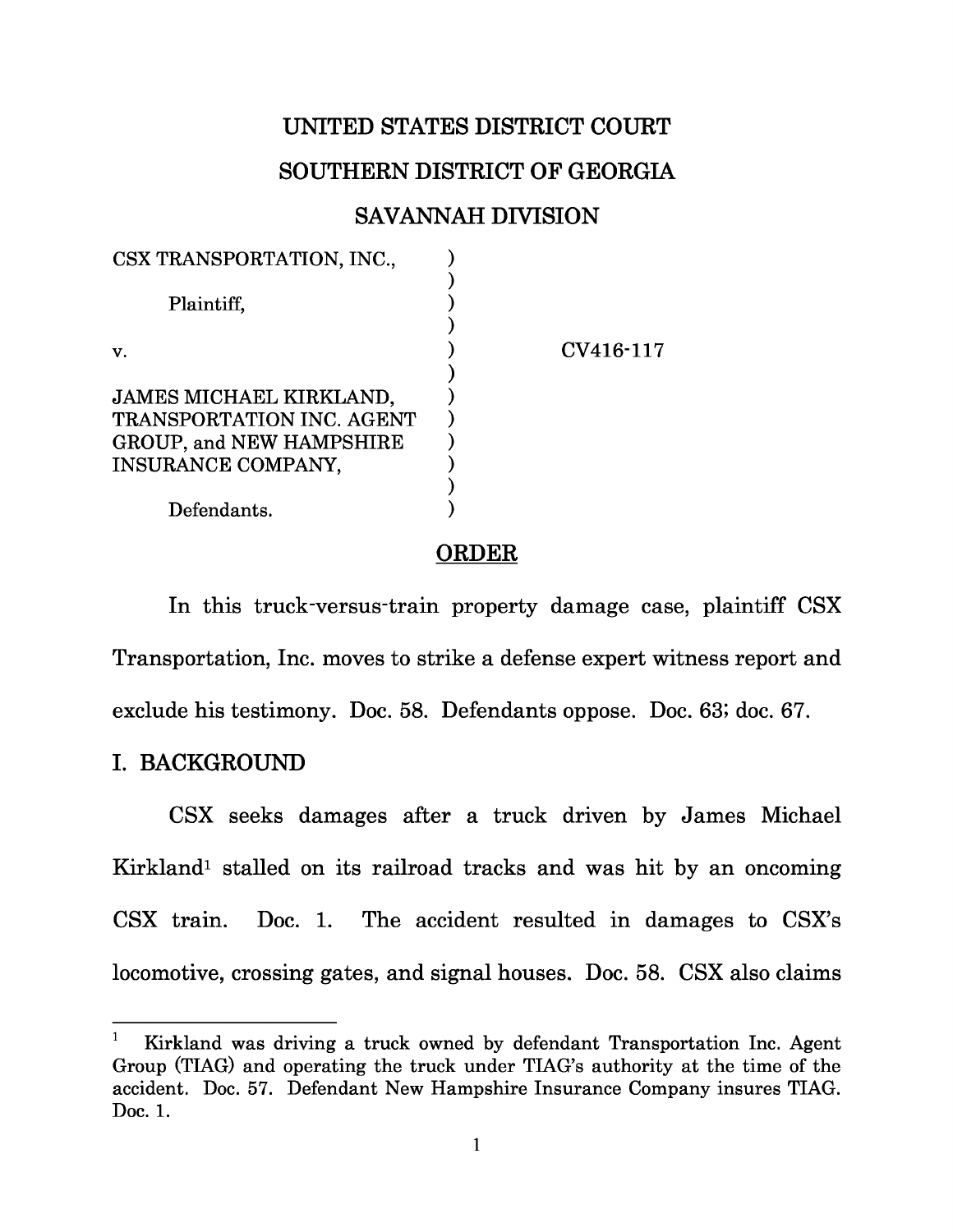damages from managing traffic at the accident site and loss of use of its locomotive. Id. Defendants hired Rimkus Consulting Group, Inc. to analyze those damages. Rimkus, in turn, hired Allen W. Haley, Jr. as an independent contractor. Doc. 63. Haley has over 28 years of experience in the railroad industry and has expertise in both railroad accident investigations and operating budgets. Doc. 38-3.

The defendants filed Haley's expert report on October 18, 2016, doc. 38, and CSX deposed him on February 6, 2017. Doc. 58; doc. 65. Discovery then ended on February 17, 2017. Doc. 47. On March 20, 2017, the last day to file motions, *id.*, defendants filed an amended report based on the discovery that took place after they filed Haley's initial report.<sup>2</sup> Doc. 56. CSX moved to strike Haley's original report on the same day. Doc. 58. On April 3, 2017, defendants filed a second amended report in an attempt to respond to the concerns raised by CSX's strike motion. Doc. 63 at 5. CSX replied that it will file a

<sup>&</sup>lt;sup>2</sup> CSX produced significant discovery after Haley's report was filed on October 18, 2016. Doc. 38. CSX first allowed defendants to view the video of the accident recorded by the locomotive camera on January 4, 2017. Doc. 65. Then, CSX's witnesses were deposed January 5 - 11, 2017. Id. Plus, CSX continued to produce documents from November 21, 2016 through February 3, 2017 (Bates pp 95 – 640). Doc. 63.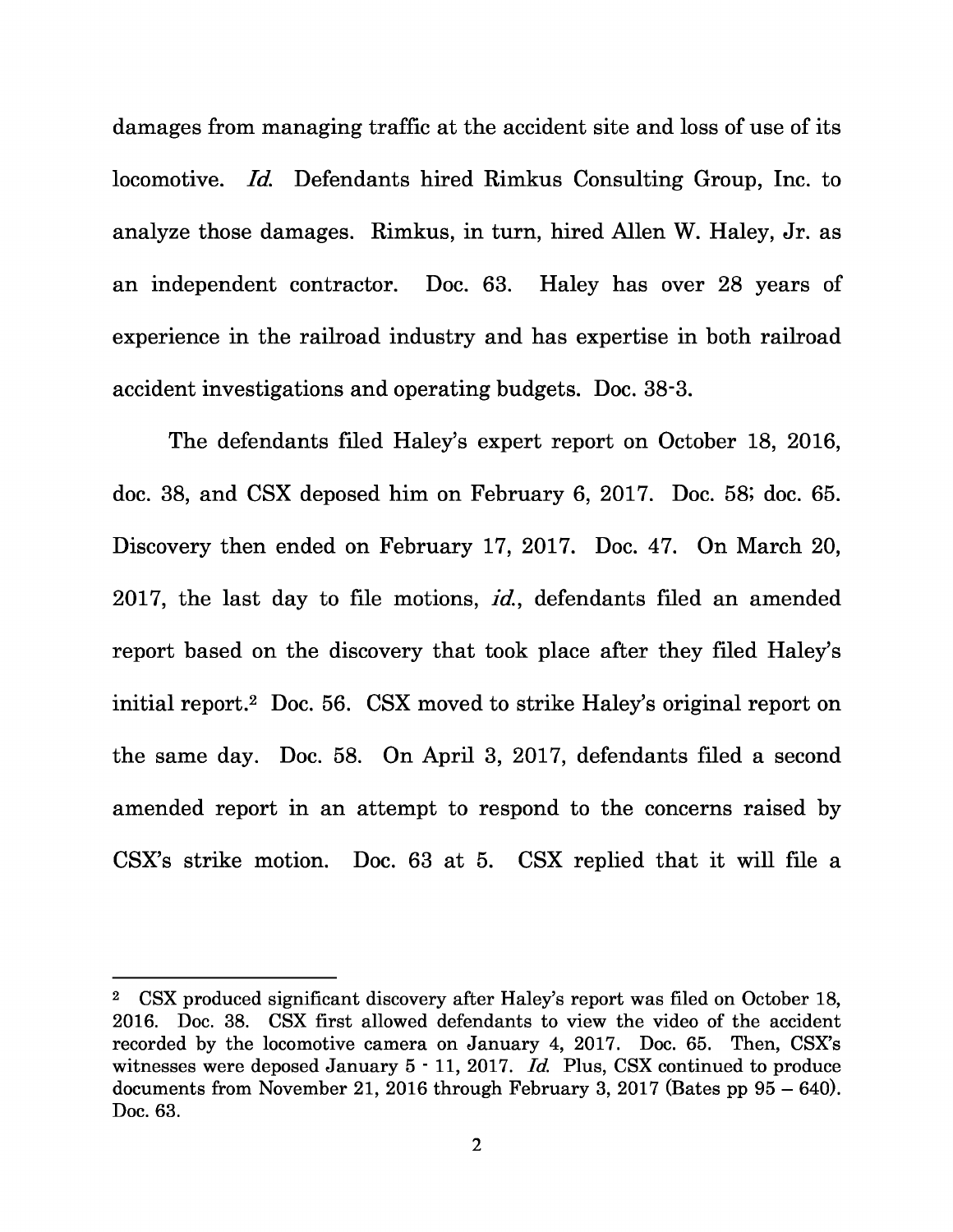separate motion to strike the two amended reports; it has yet to do so. Doc. 64.

Haley's October 18, 2016 report contains a spreadsheet, Exhibit A, and two other exhibits, including one that states Haley's opinion that "[t]he investigation to date indicates that the driver may have tried to get across the tracks in a hurry when he heard the train approaching and the vehicle stalled and was struck. There is no indication at this time of any mechanical malfunction of the insured vehicle." Doc. 38-2 at 17. Within the report, there is an explanation of the exhibits, Haley's rate of compensation, and an assurance that a list of the cases he has testified in as an expert in the last four years will be provided within 14 days. $3$  Doc. 38.

Exhibit A, Haley's opinon, is a settlement estimate prepared as a spreadsheet that details CSX's post-accident expenses. Doc. 38-1. They are divided into various categories, including "Labor Roadway," "Labor Signal," and "Material Inven New." Id. There are specific line item expenses under each category. Id. For example, under "Labor Roadway," there is a line item expense for "Overtime Labor–Flagging."

<sup>3</sup>Defendants later did just that, doc. 41, though they missed the October 18, 2016 deadline by eight days. Doc. 24. CSX nevertheless does not cite that as a basis to strike the report. Doc. 58.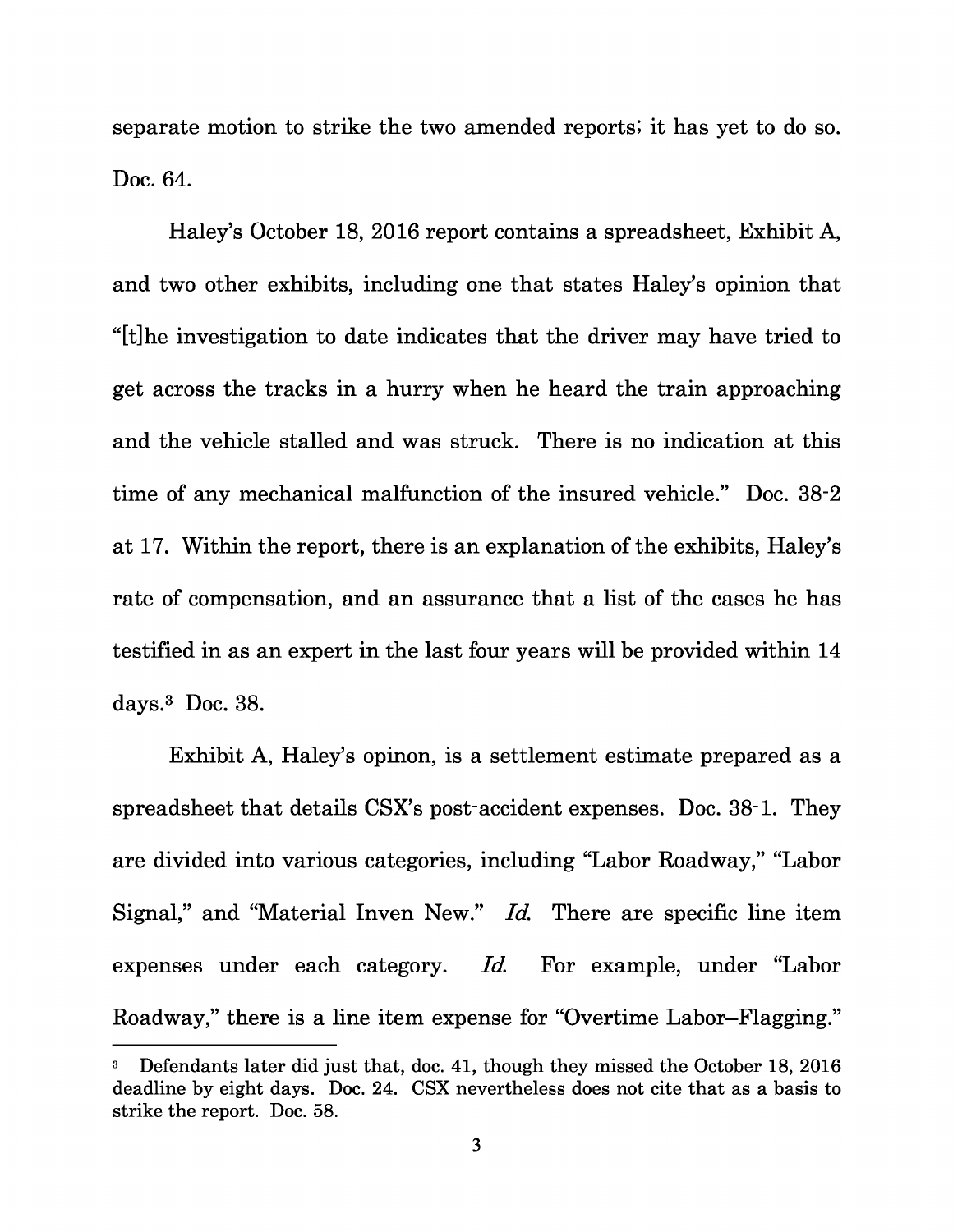Id. For each line item, Haley includes the amount claimed by CSX, a verified claim total, an adjustments total, comments, and then his settlement estimate. Id. On the last page, Haley lists his grand totals, including the "CSX Invoice Total," the "Verified Total," the "CSX Invoice Total -- Adjustments," the "Settlement Estimate," and the "Estimated CSX Settlement Value." Id. Exhibit B contains all of the information Haley used to prepare his opinion, including pictures of the accident and resulting damage, a news report, the police report from the accident, and invoices from CSX and the police department for expenses incurred after the accident. Doc. 38-2. Exhibit C is Haley's qualifications and list of publications. Doc. 38-3.

In Haley's first amended report, he revised Exhibit A based on the discovery that unfolded after he filed his first report. Doc. 56. Haley increased the total settlement estimate from \$191,355.36 to \$249,360.56. Id. Defendants explain in the second amended report that the estimate increased because the additional discovery allowed Haley to verify more of CSX's claims. Doc. 61. Haley also offered an opinion on liability based on the deposition of a CSX employee and the event data recorder printout. Doc. 56.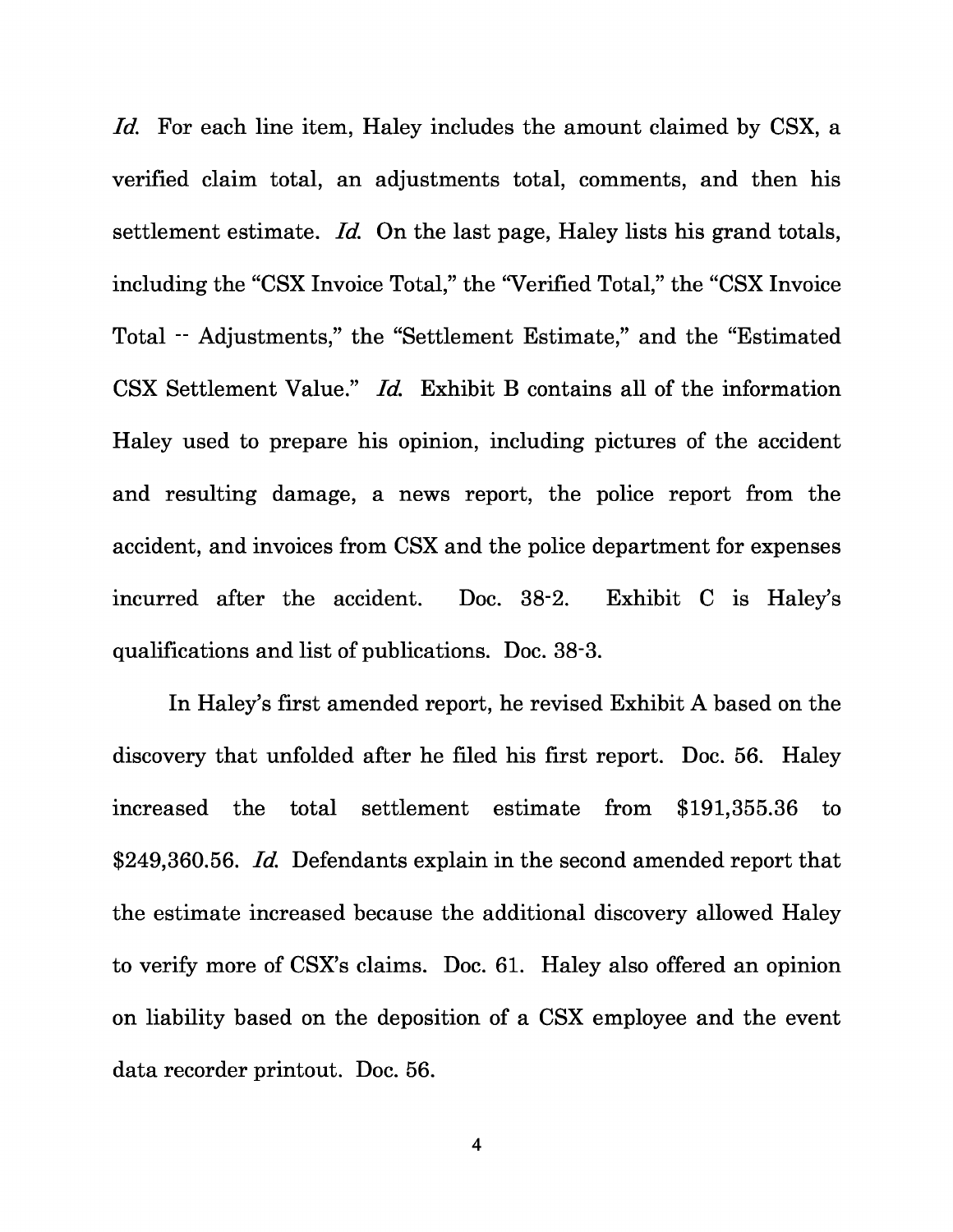Haley's second amended report attempts to address the concerns in CSX's strike motion. Doc. 61. Exhibit 1 is a revised version of his opinion, (Exhibit A in the first two reports) and Exhibits 2-6 are his notes and calculations. Id. Haley altered his spreadsheet, Exhibit 1, by removing the footer that states "This document is prepared for the purposes of claim settlement only and is not an admission of liability or is it intended to be proof of the validity, invalidity, or the specific amount of the claim that is in dispute." Doc. 38. He also deleted the lines for "CSX Invoice Total," "Verified Total," "CSX Invoice Total-Adjustments," "Settlement Estimate," and "Estimated CSX Settlement Value." Doc. 61

Next, the defendants explain that there is a \$26,000 difference between "Claim Total Verified" and "Settlement Estimate" because CSX has not provided documentation supporting that amount. Id. They also point out that the "overhead markup" reduction in the comments column means that Haley calculated his estimate figure based on an employee's hourly wage plus 62% to cover employee benefits. Id. Haley calculated the figures based on his knowledge and experience, and his calculations are contained in Exhibit 4. Id. Haley changed the 62% to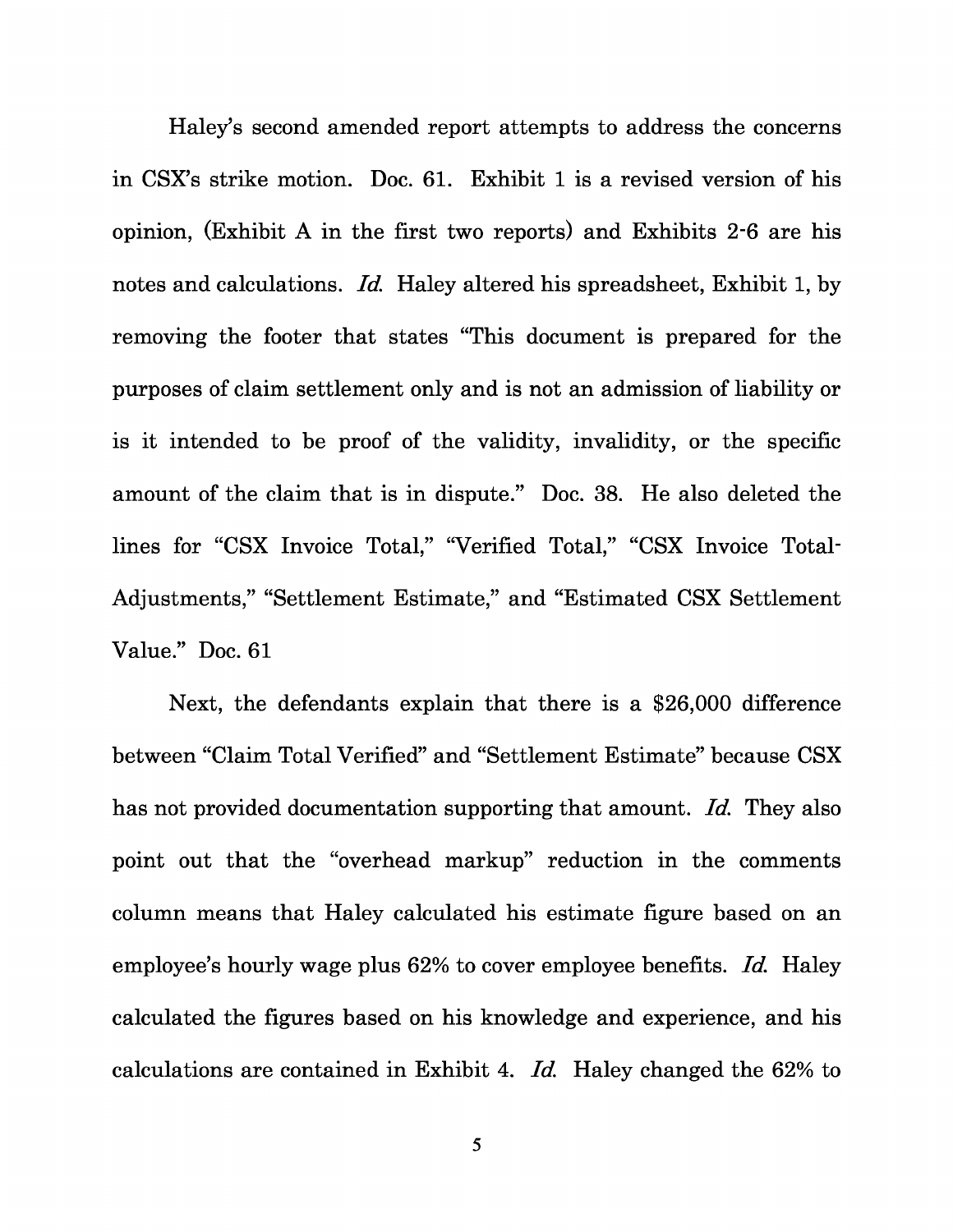65% in some areas to match his deposition testimony; those calculations are contained in Exhibit 5. Id. The report also explains that the settlement estimate increased in the first amended report because Haley was able to verify more damages figures when he reviewed documents that were produced after he filed his first report. Id.

The defendants then confirm that Haley's report is based on CSX's full claim documents, including pages 1-88 that were not included with the original report. Id. They reconfirm that Exhibit 1 represents Haley's full opinion, plus his reasons and the basis for his opinion. Id. Finally, Exhibit 6 is Haley's notes on the event data recorder download that he used to prepare his opinion on precisely when Kirkland's truck entered CSX's railroad crossing. Id.

# **II. Analysis**

#### **A. Expert Report – Substance Requirements**

CSX moves to strike Haley's first report and expert testimony on the grounds that the report does not comply with Fed. R. Civ. P.  $26(a)(2)(B)$ , which states that an expert report must contain:

(i) a complete statement of all opinions the witness will express and the basis and reasons for them; (ii) the facts or data considered by the witness in forming them; (iii) any exhibits that will be used to summarize or support them; (iv) the witness's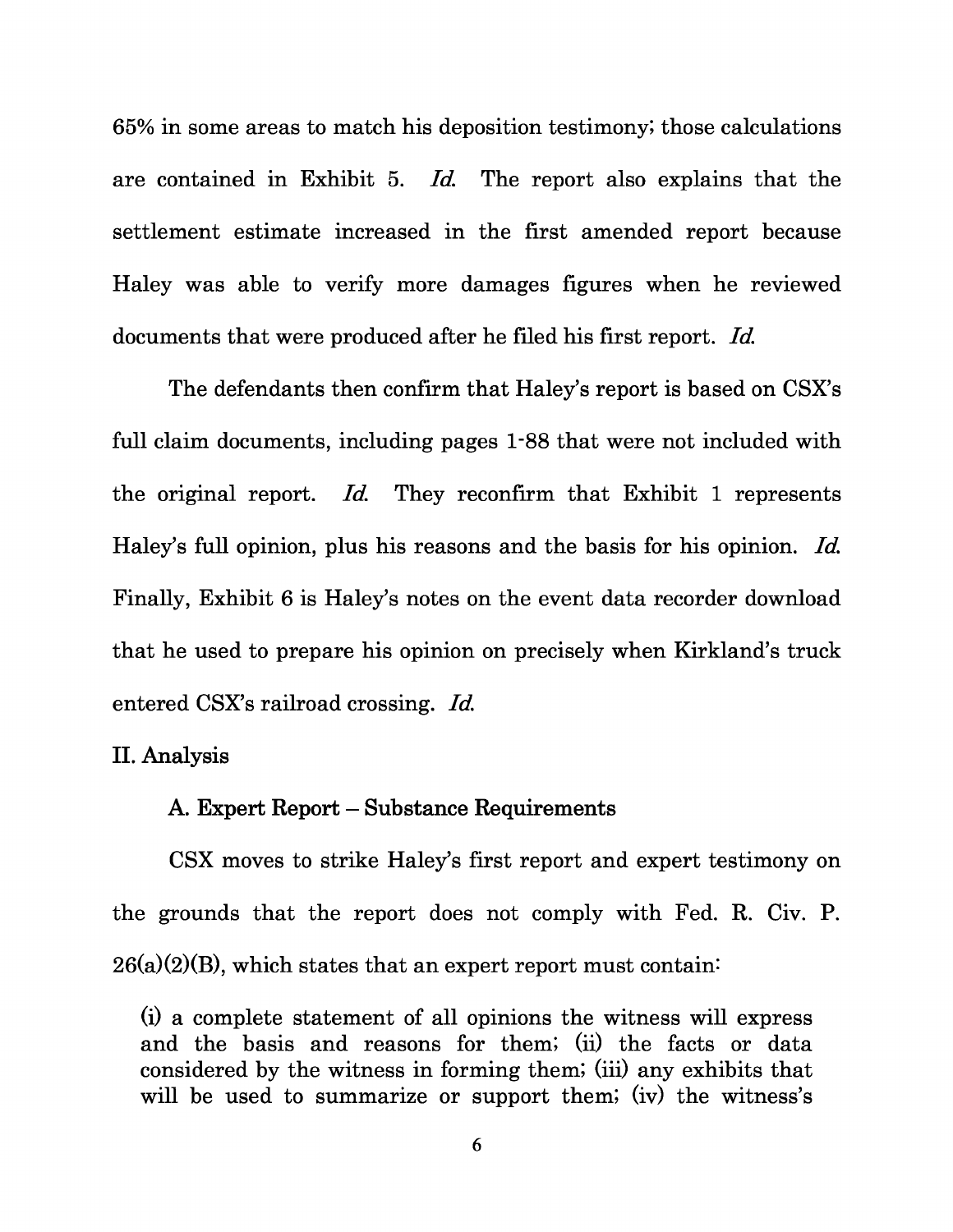qualifications, including a list of all publications authored in the previous 10 years; (v) a list of all other cases in which, during the previous 4 years, the witness testified as an expert at trial or deposition; and (vi) a statement of the compensation to be paid for the study and testimony in the case.

Rule  $26(a)(2)(B)$ .

In 2010, the Rule was amended to require "facts and data," rather than "data or other information." Id. But it should still be interpreted broadly to "extend[] to any facts or data 'considered' by the expert in forming the opinions to be expressed, not only those relied upon by the expert." Id.

Fed. R. Civ. P. 26(e)(2) imposes a continuing duty to supplement an expert report, which "extends both to information included in the report and to information given during the expert's deposition. Any additions or changes to this information must be disclosed by the time the party's pretrial disclosures under Rule  $26(a)(3)$  are due."

Rule 26(a) and 26(e) are enforced by Fed. R. Civ. P. 37(c)(1), which states that a party cannot use information or a witness at trial if the party did not disclose the information or witness according to the Rules "unless the failure was substantially justified or is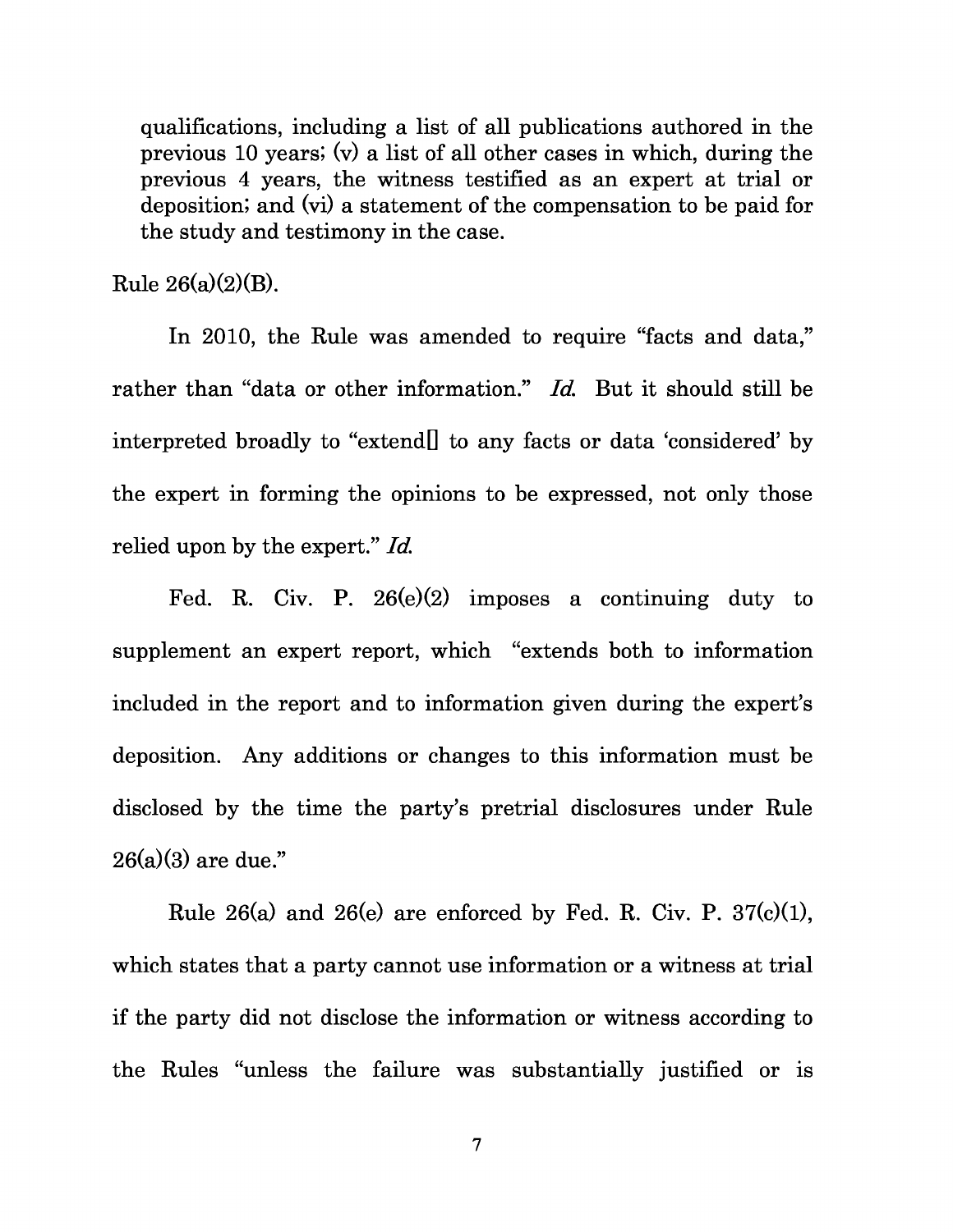harmless."

These Rules ensure that the opposing party has adequate notice of an expert's testimony, thus preventing unfair surprise at trial. Jenkins v. Aramark Unif. & Career Apparel, Inc., 2001 WL 36106201, at \*3 (S.D. Ga. Mar. 21, 2001); see also OFS Fitel, LLC v. Epstein, Becker & Green, P.C. , 549 F.3d 1344, 1361 (11th Cir. 2008) ("Rule 26's 'expert disclosure rule is intended to provide opposing parties reasonable opportunity to prepare for effective cross examination") (quoting *Reese v. Herbert*, 527 F.3d 1253, 1265 (11th Cir. 2008)); Mixon v. United States, 58 F. Supp. 3d 1355, 1365 (M.D. Ga. 2014) ("The idea is to give the substance of the testimony which an expert is expected to give on direct examination.") (quotes and cite omitted).

CSX first argues that Haley's report is deficient because it is an "empty-shell without the statement of opinions," doc 65 at 5, and is not a "sufficient expression of what the expert intends to testify about to qualify as notice required by the federal rules." Id. at 4. Nor, it further argues, does it include the bases and reasons for his opinions because it does not "contain any statement of where Mr. Haley came up with the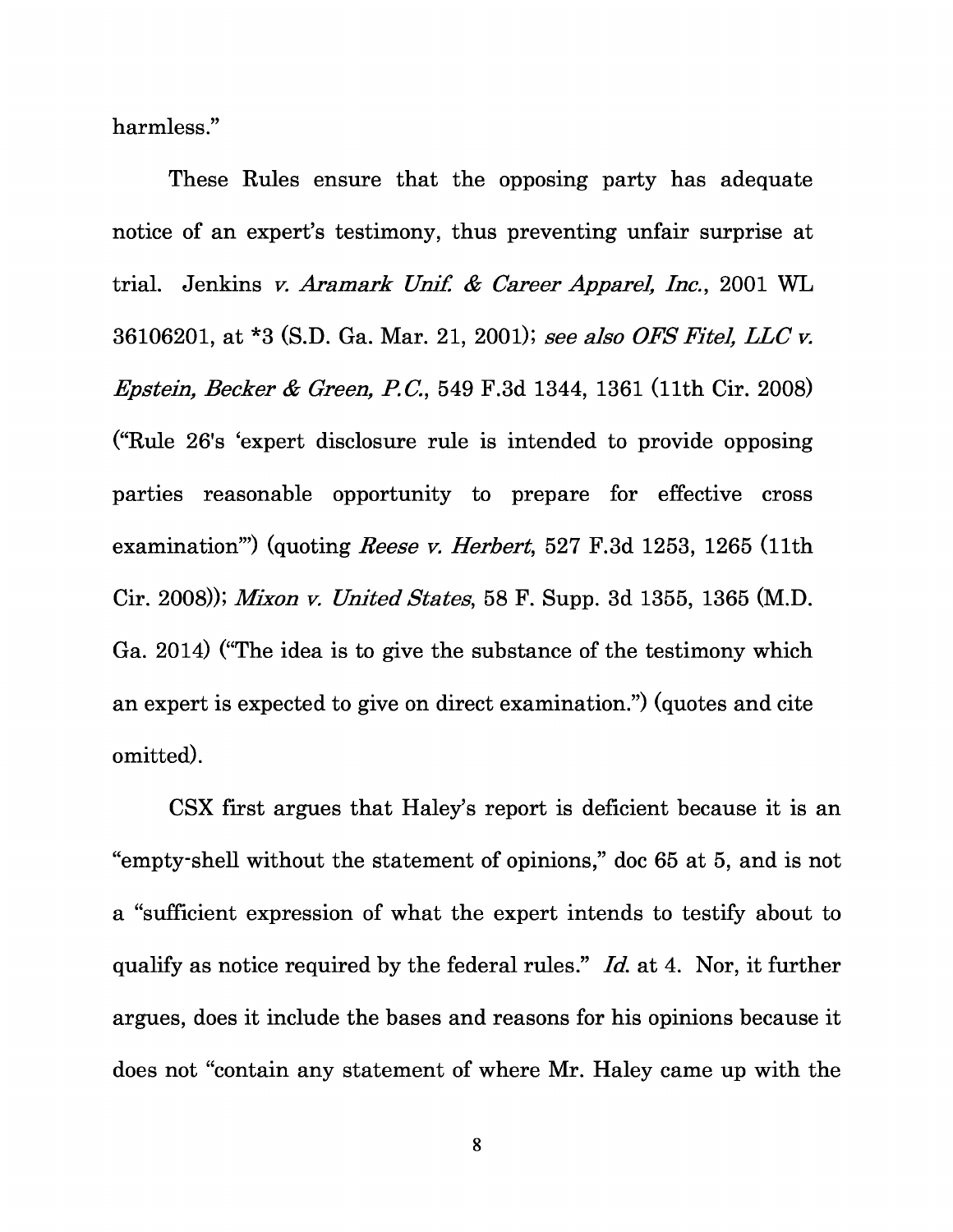burden rate that he believed should apply, and . . . failed to include analytical formulas which CSX or the Court could test to determine the credibility of Mr. Haley's settlement recommendations." Id. at 3.

The Court disagrees. Despite CSX's contentions, Haley's spreadsheet is a fairly straightforward document that clearly states his opinion. Haley took the damages figures CSX provided in discovery, and either accepted the figures and added them into his settlement estimate, or proffered a different figure based on whether there are supporting documents, whether there is a markup, or if there are tax considerations. The report shows which of CSX's numbers that Haley will accept or challenge, thus preventing any surprises in his testimony. See Jenkins, 2001 WL 36106201 at \*3 (expert report was compliant because it was "sufficiently detailed to alert counsel of the substance of the expert testimony."). Similarly, Haley has offered up enough "basis and reasons" for his opinions within the report's spreadsheet.<sup>4</sup> The comments column adequately explains why a certain number was

<sup>4</sup> Haley, CSX claims, admitted that his report fails to contain the basis and reasons for his opinions in his deposition. See Doc. 63-3 at 16:22-17:2. (" Q: (By Mr. Cohen) I mean, the statement that you prepared for settlement purposes did not contain the basis and reasons for your conclusions. Is that fair to say? A:This spreadsheet did not. That's correct, sir."). Despite what CSX may think, Haley's view is not determinative here. Rather, it is up to the Court to determine whether the report contains the basis and reasons for the expert's opinion; we have concluded it does.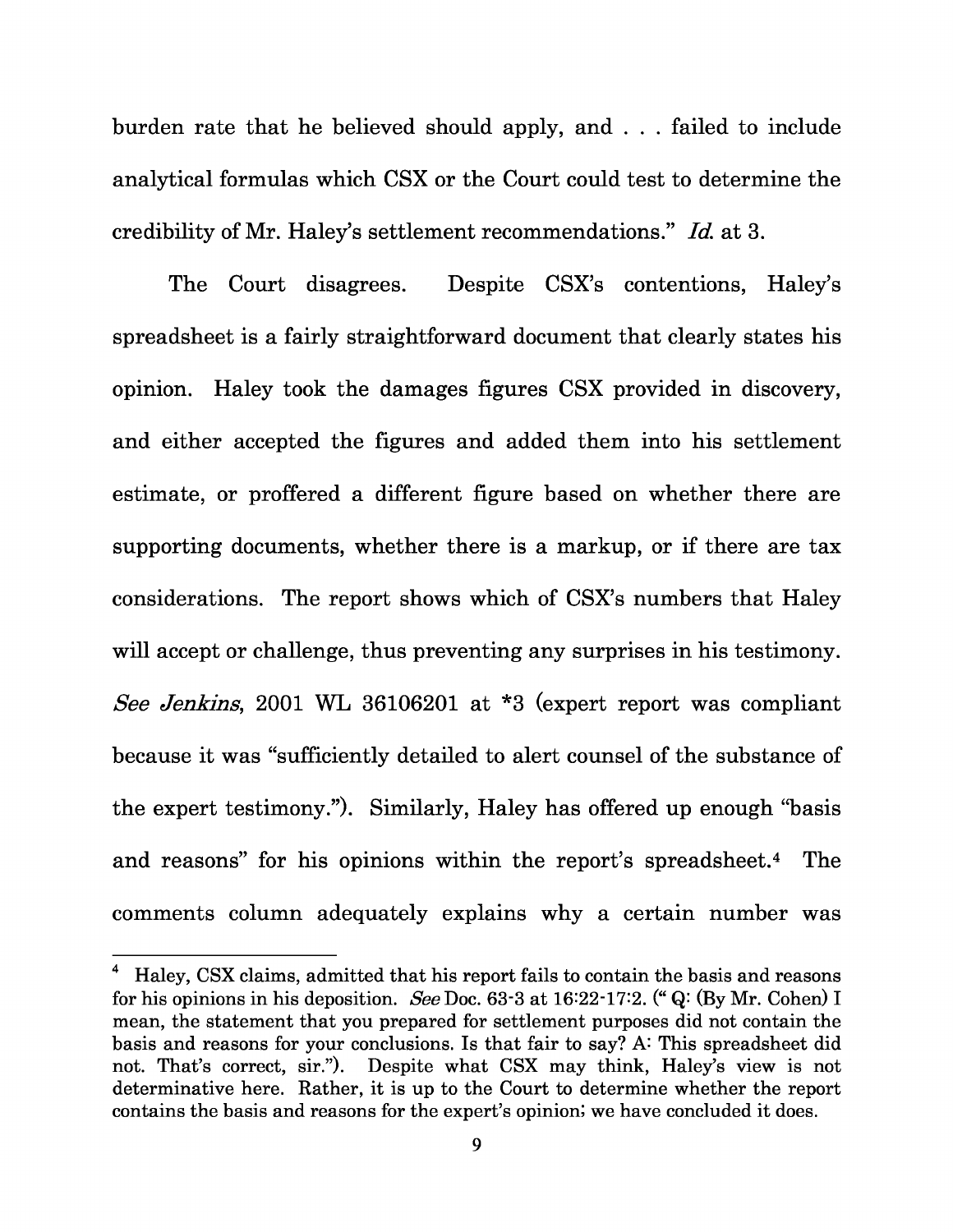included in the settlement estimate. There is not "any suggestion in Rule  $26(a)(2)$  that an expert report is incomplete unless it contains sufficient information and detail for an opposing expert to replicate and verify in all respects both the method and results described in the report." Cook v. Rockwell Int'l Corp. , 580 F. Supp. 2d 1071, 1121–22 (D. Colo. 2006). The bottom line is that a report must help the opposing party prepare for a deposition and cross examination. Reese, 527 F.3d 1253, 1265 (11th Cir. 2008); see also Butler v. Goodyear Tire & Rubber Co., 2014 WL 7272604, at \*1 (S.D. Ga. Dec. 18, 2014) (Rule 26(a)(2)'s requirements "are aimed at communicating the essence of what each expert will say so that adversaries may meaningfully depose them before discovery expires"). Haley's report meets that threshold, so it meets the requirements of  $26(a)(2)(B)(i)$ .

#### **B. Expert Reports -- Supporting Documents**

CSX next argues that Haley's report fails to comply with Rule  $26(a)(2)(B)(ii)$  because the report does not contain all of the report's preparation documents. Doc. 58. Defendants concede that two sets of documents are not included: pages 1-88 of CSX's damages claim, and Haley's work pages with margin notes and calculations. Doc. 63. But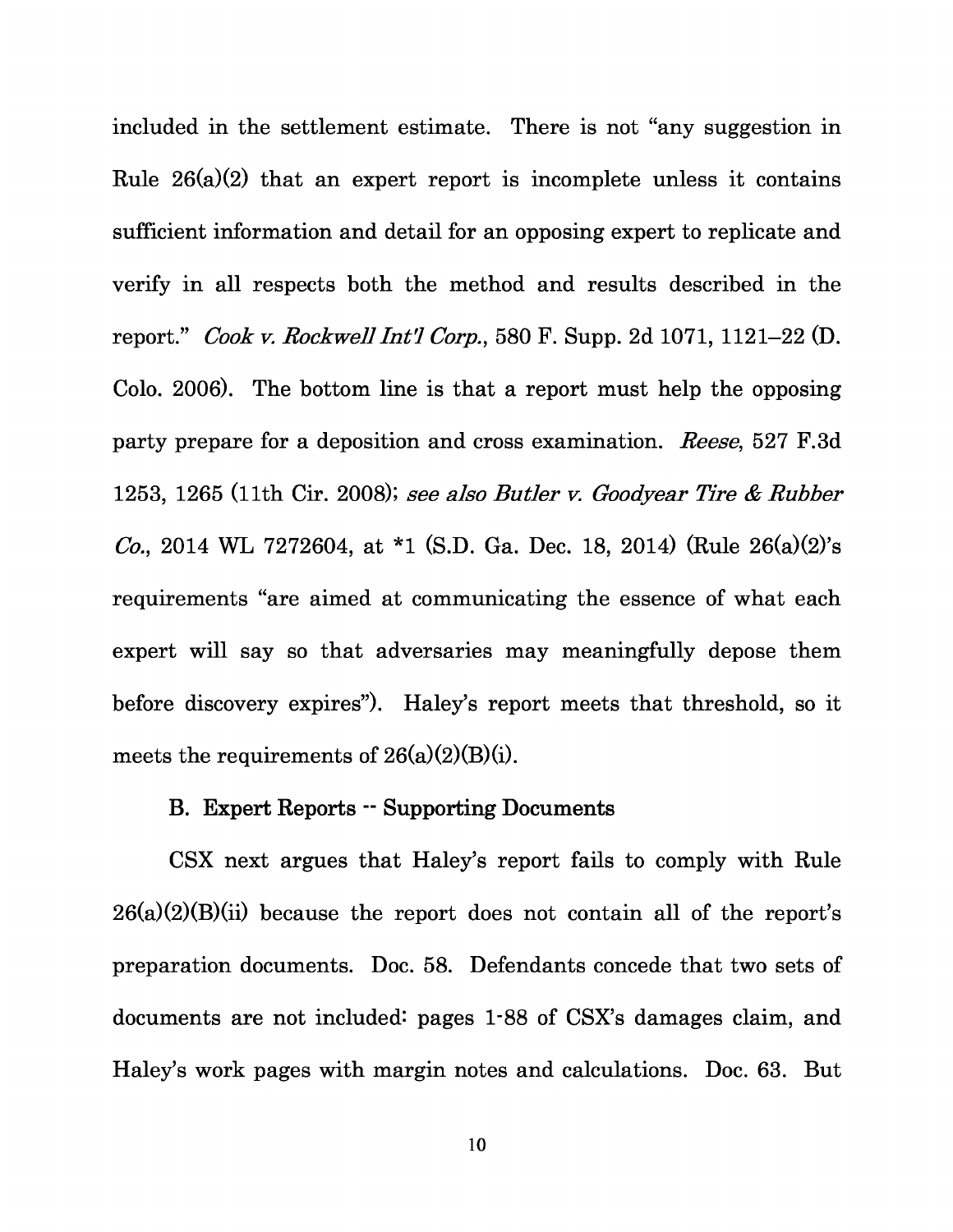neither of these omissions, they contend, renders the report noncompliant because the damages claim was omitted innocuously and the Rules do not require that work notes be attached. Id.

The Court agrees. It is clear that Haley was using pages 1-88 of CSX's damages claim based on his report and CSX certainly had access to its own documents. Defendants have now explicitly explained that Haley relied on the documents, doc. 61, so there has been no prejudice to CSX. Too, Haley's working notes were not required to be produced under Fed. R. Civ. P. 26(a)(2)(B)(ii). That Rule requires only "facts or data." See Gillespie v. Sears, Roebuck & Co., 386 F.3d 21, 35 (1st Cir. 2004) (expert was not required to produce working notes as part of expert report). Even if defendants were required to provide Haley's notes, CSX suffered no prejudice because they have since produced the notes and calculations. Doc. 61. See Loff v. The Landings Club, Inc., 2006 WL 5537588, at \*3 (S.D. Ga. July 17, 2006) (defendant was not prejudiced by expert's late disclosure of testing data).

Finally, CSX says Haley's report is inadequate because the spreadsheet he offered as part of his opinion was originally prepared for settlement purposes. Doc. 58. CSX points to the spreadsheet's footer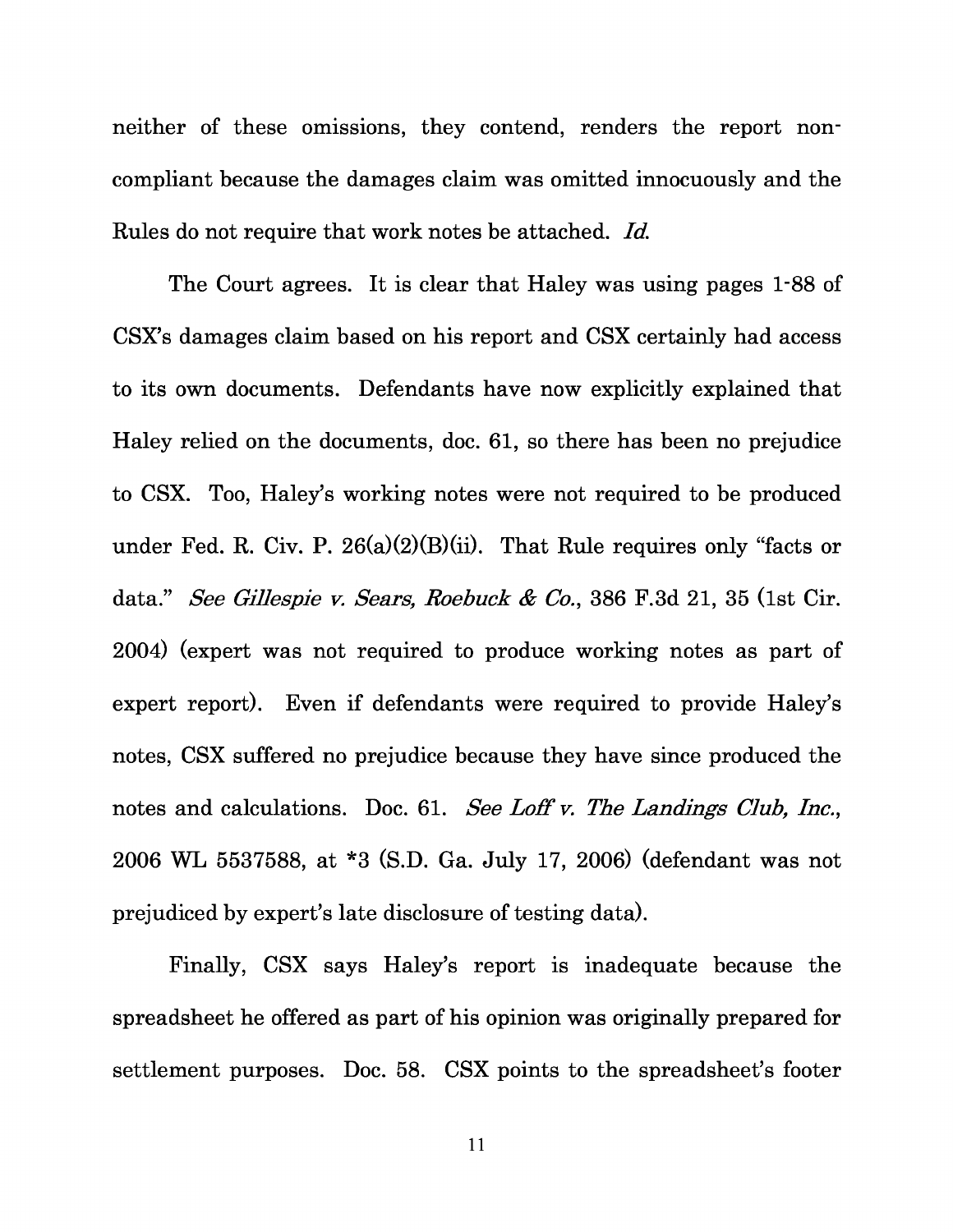identifying it as only "for settlement purposes." Doc. 38. But that's just a routine gaffe, certainly nothing to invalidate the report under 26(a)(2). Indeed, there is nothing within the Rule that precludes a document originally prepared for settlement purposes to later be proffered as an expert report.<sup>5</sup>

#### **III. CONCLUSION**

There is no basis either to strike Haley's first expert report or to preclude Haley from testifying about his first expert report. Accordingly, CSX's motion, doc. 58, is DENIED.

#### **A. Motion to Withdraw Admissions**

Defendant New Hampshire Insurance Company has also filed a motion to withdraw admissions after its counsel failed to respond to CSX's discovery. Doc. 57. CSX has not filed any response to that motion, so it is deemed unopposed. See LR 7.5. Therefore, the Court **GRANTS** New Hampshire Insurance Company's motion to withdraw the admissions. Doc. 57.

<sup>&</sup>lt;sup>5</sup> The Court notes that "Rule 408 of the Federal Rules of Evidence forbids the introduction of settlement offers to prove or disprove liability." CNA Fin. Corp. v. Brown, 162 F.3d 1334, 1338 (11th Cir. 1998). What defendants are doing here is distinguishable because the settlement estimate is based on Haley's conclusions about the damages CSX allegedly suffered, not as proof of its liability.